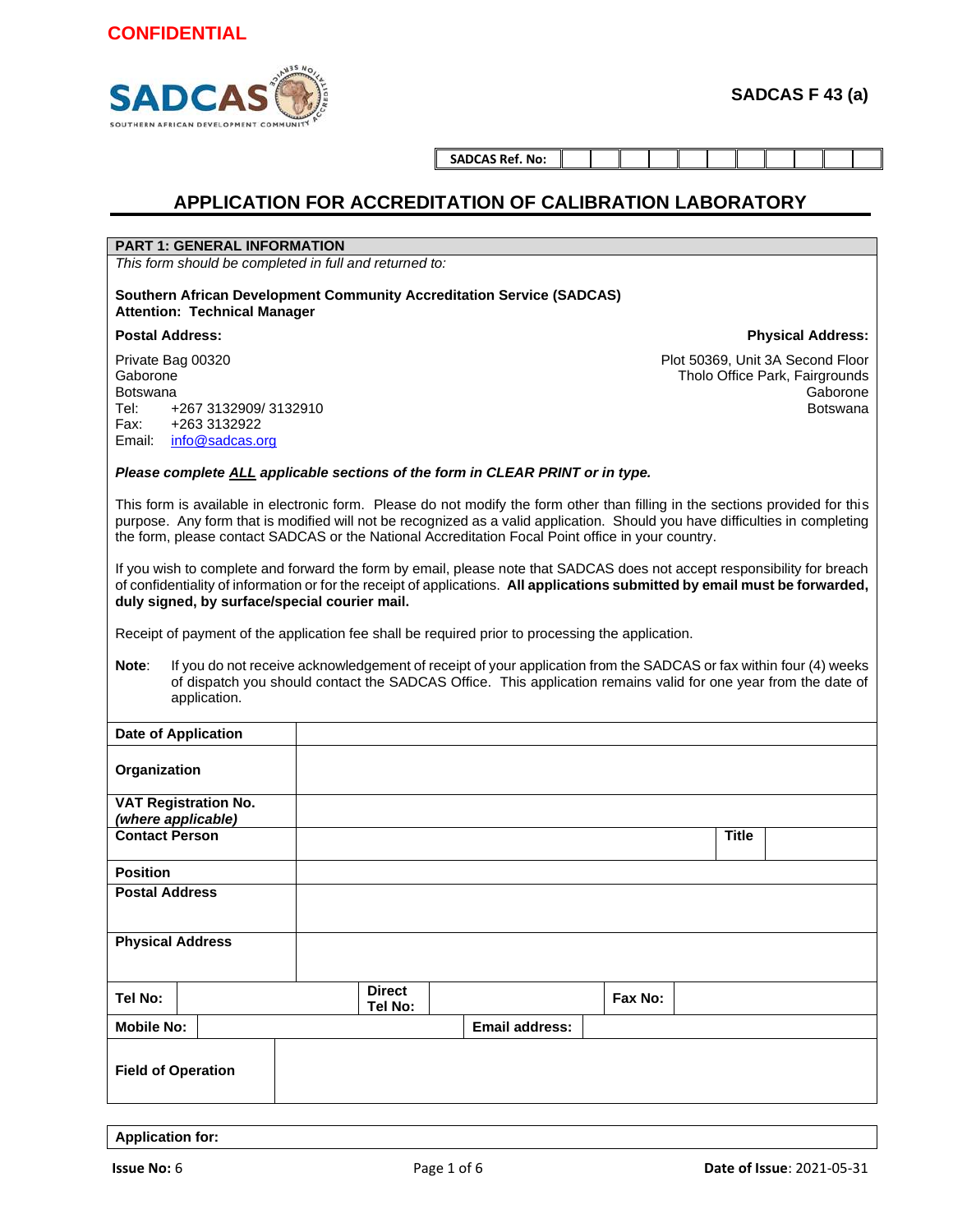# **CONFIDENTIAL**



| (Tick as appropriate)                                                                                                                                                                                                                                             |  |                                                                                                                                                      |  |  |  |
|-------------------------------------------------------------------------------------------------------------------------------------------------------------------------------------------------------------------------------------------------------------------|--|------------------------------------------------------------------------------------------------------------------------------------------------------|--|--|--|
| Initial Accreditation<br>Proceed to complete Parts $2 - 5$                                                                                                                                                                                                        |  | <b>Extension of Accreditation</b><br>Proceed to complete<br>Part 3 for new staff<br>٠<br>Part 4 for new test method<br>$\blacksquare$<br>Part 5<br>٠ |  |  |  |
| Other<br>(Please specify)                                                                                                                                                                                                                                         |  |                                                                                                                                                      |  |  |  |
| <b>PART 2: INFORMATION REGARDING YOUR ORGANIZATION</b>                                                                                                                                                                                                            |  |                                                                                                                                                      |  |  |  |
| sought):                                                                                                                                                                                                                                                          |  | Description of the main activities of the applicant organization (Please underline those activities for which accreditation is                       |  |  |  |
| If the organization seeking accreditation is owned by another organization or is part of a larger organization or has<br>branches/divisions at other locations, please give the following details:<br>Name, address and contact information (Tel, Fax, Email) of: |  |                                                                                                                                                      |  |  |  |
|                                                                                                                                                                                                                                                                   |  |                                                                                                                                                      |  |  |  |
| <b>Parent Organization</b>                                                                                                                                                                                                                                        |  |                                                                                                                                                      |  |  |  |
| <b>Other organizations</b><br>in group/ division                                                                                                                                                                                                                  |  |                                                                                                                                                      |  |  |  |
| Locations/sites/virtual<br>sites where key<br>activities are<br>conducted                                                                                                                                                                                         |  |                                                                                                                                                      |  |  |  |
|                                                                                                                                                                                                                                                                   |  | Relationship and links between the above-mentioned organizations and the organization seeking accreditation (Please                                  |  |  |  |
| describe)                                                                                                                                                                                                                                                         |  |                                                                                                                                                      |  |  |  |
| What is the legal status of your organization?<br>e.g. Pvt (Pty)/Ltd privately owned or other                                                                                                                                                                     |  |                                                                                                                                                      |  |  |  |
| (List and attach the legal instrument and other<br>regulatory requirements applicable to your<br>organization)                                                                                                                                                    |  |                                                                                                                                                      |  |  |  |
| Registration Number of Company/ Identify<br>Number(s) of sole owner or partners                                                                                                                                                                                   |  |                                                                                                                                                      |  |  |  |
| Total number of employees in the whole<br>organization or group of organizations                                                                                                                                                                                  |  | Number of employees involved in area(s) seeking<br>accreditation                                                                                     |  |  |  |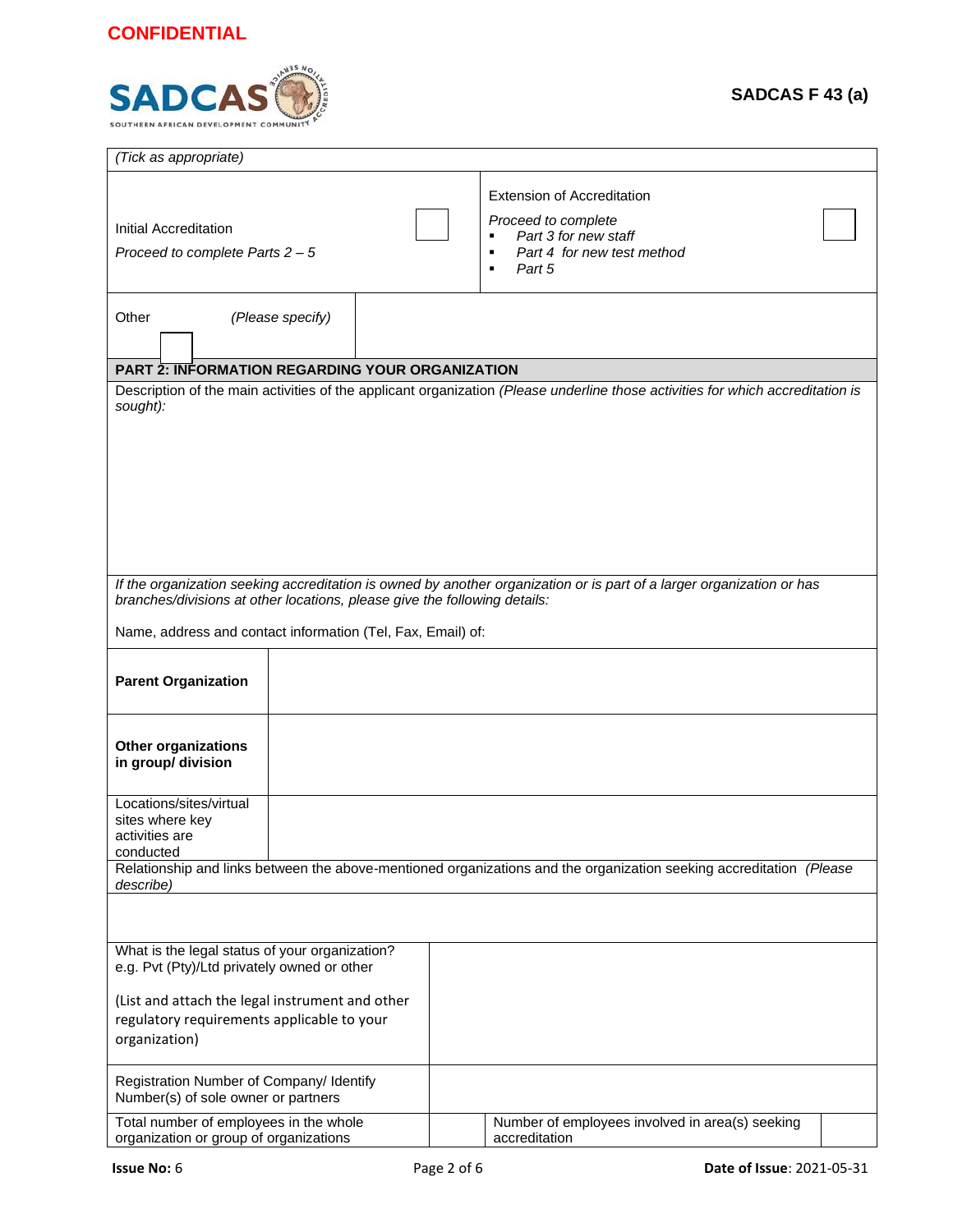## **CONFIDENTIAL**



| Please attach an organogram of your organization indicating the structure of the sections/units/areas to be<br>accredited and their relation to the rest of the organization. |  |  |                   |     |    |                                   |
|-------------------------------------------------------------------------------------------------------------------------------------------------------------------------------|--|--|-------------------|-----|----|-----------------------------------|
|                                                                                                                                                                               |  |  |                   |     |    |                                   |
| Has the organization ever been accredited before?                                                                                                                             |  |  |                   | Yes | No |                                   |
| If yes state name of accreditation body:                                                                                                                                      |  |  |                   |     |    |                                   |
| Does the organization have an established formal management system?<br>Yes<br>No                                                                                              |  |  |                   |     |    |                                   |
| If yes state standard upon which system is based:                                                                                                                             |  |  |                   |     |    |                                   |
| How long has this system been in operation?                                                                                                                                   |  |  |                   |     |    |                                   |
| What training has been provided for the<br>implementation and maintenance of the system                                                                                       |  |  |                   |     |    |                                   |
| To whom has the training been provided for?                                                                                                                                   |  |  |                   |     |    |                                   |
| Explain by what means the measurement capabilities of the calibration methods have been established (e.g.<br>measurement capability calculations):                            |  |  |                   |     |    |                                   |
| In which Proficiency Testing (PT) Schemes/Interlaboratory Comparisons do you or have you participated in?                                                                     |  |  |                   |     |    |                                   |
| Participation in PT schemes or interlaboratory comparisons is a prerequisite for accreditation.<br>Note:                                                                      |  |  |                   |     |    |                                   |
| <b>Scheme Name</b>                                                                                                                                                            |  |  | <b>Parameters</b> |     |    | <b>Frequency of Participation</b> |
|                                                                                                                                                                               |  |  |                   |     |    |                                   |
|                                                                                                                                                                               |  |  |                   |     |    |                                   |
|                                                                                                                                                                               |  |  |                   |     |    |                                   |
|                                                                                                                                                                               |  |  |                   |     |    |                                   |
|                                                                                                                                                                               |  |  |                   |     |    |                                   |
|                                                                                                                                                                               |  |  |                   |     |    |                                   |
|                                                                                                                                                                               |  |  |                   |     |    |                                   |
|                                                                                                                                                                               |  |  |                   |     |    |                                   |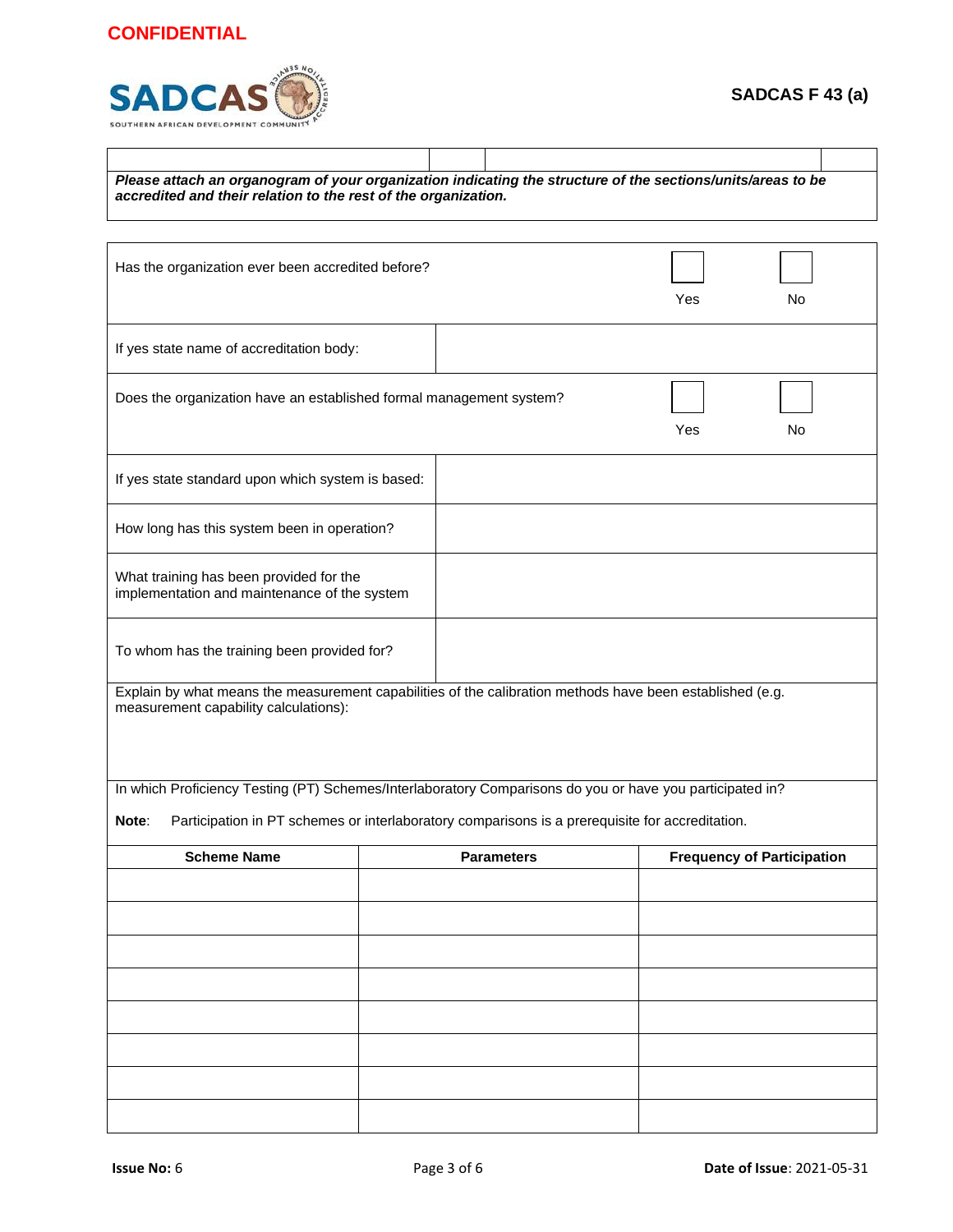## **CONFIDENTIAL**



| <b>PART 3: INFORMATION ON SENIOR STAFF</b>                                                                                                                                                                               |  |                                          |                                    |  |  |  |
|--------------------------------------------------------------------------------------------------------------------------------------------------------------------------------------------------------------------------|--|------------------------------------------|------------------------------------|--|--|--|
| For each staff member having responsibility for a product or service for which accreditation is sought, please<br>give the following details. This includes the Quality Manager and Technical Manager, where applicable. |  |                                          |                                    |  |  |  |
| Name                                                                                                                                                                                                                     |  | Position                                 |                                    |  |  |  |
| Area of responsibility                                                                                                                                                                                                   |  |                                          | No. of staff supervised<br>in area |  |  |  |
|                                                                                                                                                                                                                          |  | Qualifications, experience and training: |                                    |  |  |  |
| Name                                                                                                                                                                                                                     |  | Position                                 |                                    |  |  |  |
| Area of responsibility                                                                                                                                                                                                   |  |                                          | No. of staff supervised<br>in area |  |  |  |
|                                                                                                                                                                                                                          |  | Qualifications, experience and training: |                                    |  |  |  |
| Name                                                                                                                                                                                                                     |  | Position                                 |                                    |  |  |  |
| Area of responsibility                                                                                                                                                                                                   |  |                                          | No. of staff supervised<br>in area |  |  |  |
| Name                                                                                                                                                                                                                     |  | Position                                 |                                    |  |  |  |
| Area of responsibility                                                                                                                                                                                                   |  |                                          | No. of staff supervised<br>in area |  |  |  |
| Qualifications, experience and training:                                                                                                                                                                                 |  |                                          |                                    |  |  |  |
| Name                                                                                                                                                                                                                     |  | Position                                 | No. of staff supervised            |  |  |  |
| Area of responsibility                                                                                                                                                                                                   |  |                                          | in area                            |  |  |  |
| Qualifications, experience and training:                                                                                                                                                                                 |  |                                          |                                    |  |  |  |
| Name                                                                                                                                                                                                                     |  | Position                                 |                                    |  |  |  |
| Area of responsibility                                                                                                                                                                                                   |  | Qualifications, experience and training: | No. of staff supervised<br>in area |  |  |  |
|                                                                                                                                                                                                                          |  |                                          |                                    |  |  |  |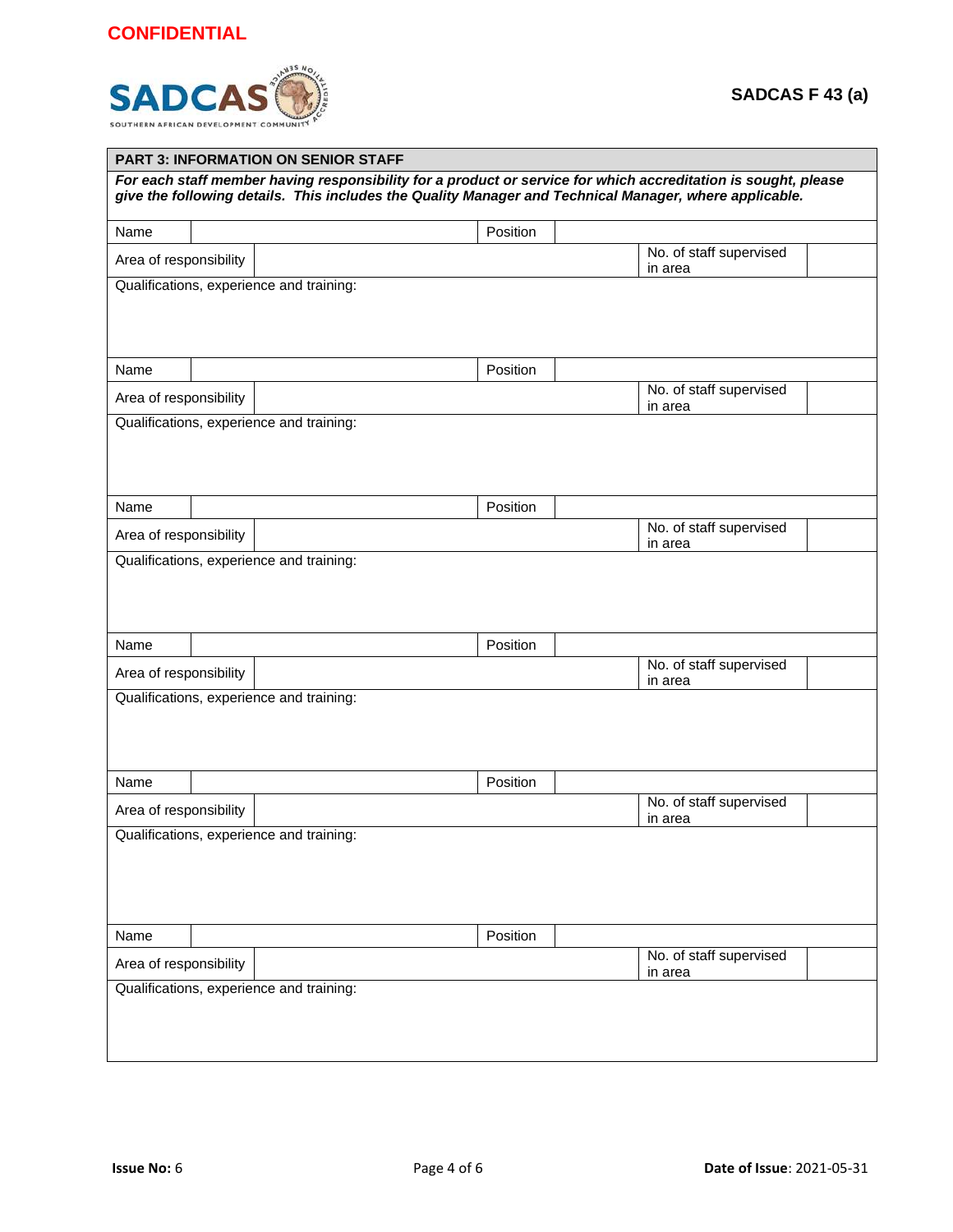

|                                                        | PART 4: SCOPE OF APPLICATION |                      |                      |                                                                                     |              |  |  |
|--------------------------------------------------------|------------------------------|----------------------|----------------------|-------------------------------------------------------------------------------------|--------------|--|--|
| List all parameters for which accreditation is sought. |                              |                      |                      |                                                                                     |              |  |  |
| No.                                                    | <b>Function</b>              | <b>Nominal Range</b> | Nominal<br>Frequency | <b>Measurement</b><br><b>Capabilities</b><br>Expressed as an<br>Uncertainty $(\pm)$ | <b>Notes</b> |  |  |
|                                                        |                              |                      |                      |                                                                                     |              |  |  |
|                                                        |                              |                      |                      |                                                                                     |              |  |  |
|                                                        |                              |                      |                      |                                                                                     |              |  |  |
|                                                        |                              |                      |                      |                                                                                     |              |  |  |
|                                                        |                              |                      |                      |                                                                                     |              |  |  |
|                                                        |                              |                      |                      |                                                                                     |              |  |  |
|                                                        |                              |                      |                      |                                                                                     |              |  |  |
|                                                        |                              |                      |                      |                                                                                     |              |  |  |
|                                                        |                              |                      |                      |                                                                                     |              |  |  |
|                                                        |                              |                      |                      |                                                                                     |              |  |  |
|                                                        |                              |                      |                      |                                                                                     |              |  |  |
|                                                        |                              |                      |                      |                                                                                     |              |  |  |
|                                                        |                              |                      |                      |                                                                                     |              |  |  |
|                                                        |                              |                      |                      |                                                                                     |              |  |  |
|                                                        |                              |                      |                      |                                                                                     |              |  |  |
|                                                        |                              |                      |                      |                                                                                     |              |  |  |